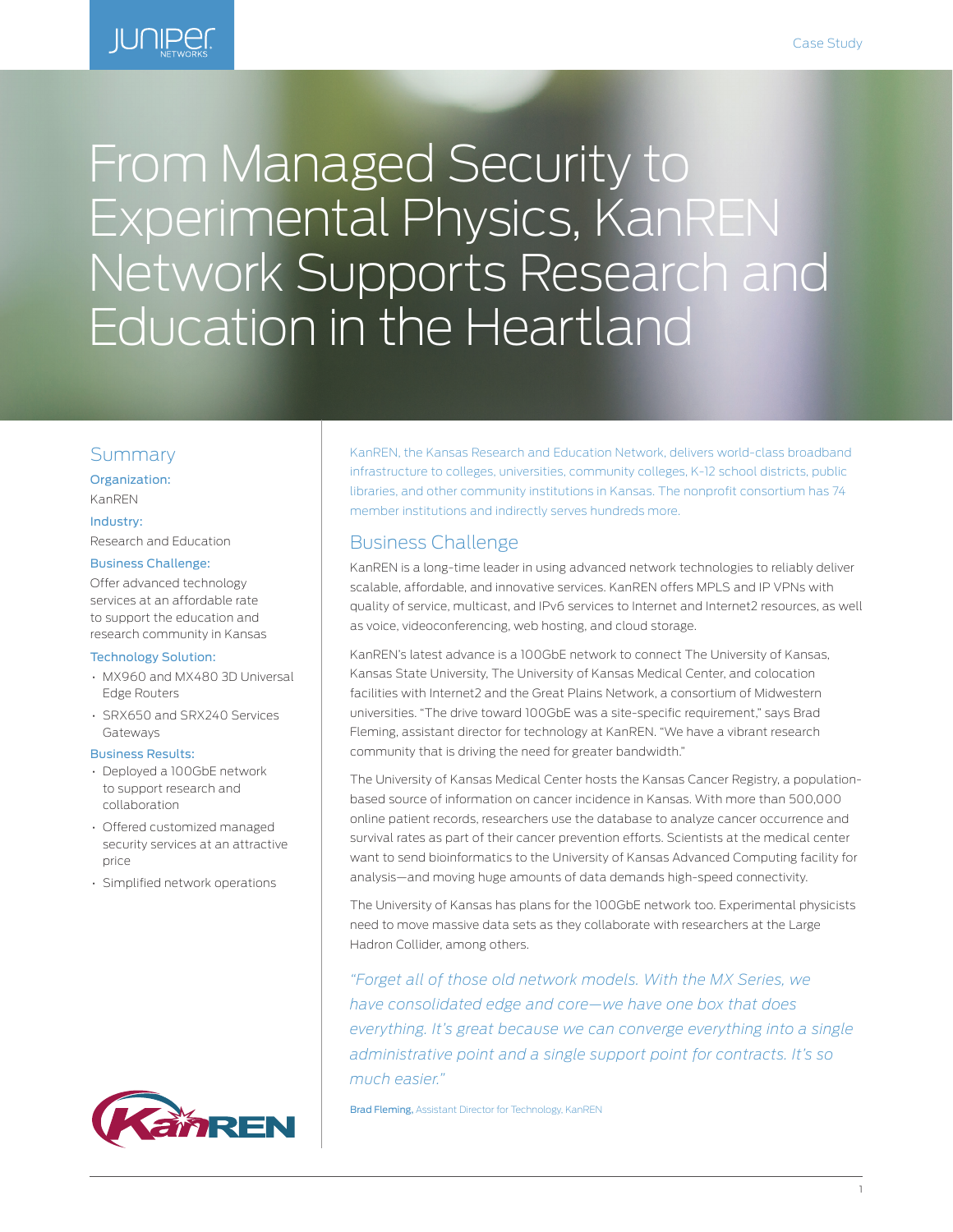Kansas State's new high-performance compute (HPC) environment provides computational resources to a variety of research fields, from linguistics to building better bullet resistant vests. The cluster, with more than 2,000 cores, serves a dozen departments in the university. In addition, Kansas State is an early adopter of cloud services. "They've moved a tremendous number of services to the cloud," says Fleming. "They did it before it was popular, and the cloud puts more stress on the network. They need more capacity for what looks like generalized IT traffic."

But perhaps the Center for Remote Sensing of Ice Sheets (CReSIS), an NSF-funded project at University of Kansas, will be the group that is the most delighted by 100GbE speeds. CReSIS develops technologies and computer models to predict sea level changes in response to the melting of the sheets in Greenland and Antarctica. "They've always had a hard time moving massive data sets, and with other providers, they found that the bandwidth of a UPS truck worked better than the network," says Fleming. "We showed them a way to move their communications capabilities into the 21st century, without resorting to delivery trucks."

# Technology Solution

Built on dedicated, point-to-point Ethernet links based on dark fiber, leased lambda, and dedicated circuits, KanREN's network uses Juniper Networks® MX Series 3D Universal Edge Routers.

When KanREN's network team considered its options for the 100GbE extension project, it looked for a routing solution with terabit capacity, line-rate performance, and massive route scale. Ultimately, KanREN chose to deploy MX960 and MX480 3D Universal Edge Routers, with the MX960 routers supporting the 100GbE extension.

"We have Juniper at all of our sites, and we believe that the feature set of Junos operating system is pretty amazing," says Fleming. "We have a list of at least 50 Junos OS features that we prefer to any other platform—virtualization, logical systems, and routing instances that scale to comically huge numbers, just to name a few."

KanREN uses a collapsed model for its network. "Forget all of those old network models," says Fleming. "With the MX Series, we have consolidated edge and core—we have one box that does everything. It's great because we can converge everything into a single administrative point and a single support point for contracts. It's so much easier."

Furthermore, Juniper Networks SRX Series Services Gateways are at the heart of KanREN's managed security service. KanREN helps shoulder the increasingly heavy burden of network security with a managed security service that is especially popular among

K-12 school districts and smaller organizations. "A lot of our members find that their networks aren't as simple as they used to be—especially regarding security," says Fleming. "They are tired of dealing with firewalls and keeping security software up-to-date, and the idea of offloading the complexities of network security to KanREN is very attractive."

Not only does the managed security service offer strong protection against rising threats, it is highly cost-effective. "Most of our members are strapped for cash. We can offer our members a service where they know the cost per month and they know the hardware will be refreshed on a regular basis," says Fleming. "Members get the best of both worlds; they have base security service with a cost-controlled, predictable pricing model, and the flexibility to incorporate additional services—like intrusion detection and prevention—as needed."

This is no "one-size-fits-all" managed security service, and customization is critical. KanREN has deep, field-proven expertise in security requirements for schools, including Family Educational Rights and Privacy Act (FERPA) and Children's Online Privacy Protection Act (COPPA), and it works closely with members to develop policies. "We don't walk in with a template," says Fleming. "That's why the tagline for our service is 'Your policy enforced.'"

*"While we're higher priced than most cut-rate Internet service providers, we offer more value, including significantly better support and a broader set of IP services, Our Juniper network provides us with the agility to deliver advanced services at very competitive rates."*

Brad Fleming, Assistant Director for Technology, KanREN

# Business Results

Unlike most statewide networks, the educational and community institutions in Kansas are not obligated to use KanREN and can choose their provider on the open market. To succeed, KanREN must offer a compelling mix of technology and services with superior customer support at competitive prices.

"While we're higher priced than most cut-rate Internet service providers, we offer more value, including significantly better support and a broader set of IP services," says Fleming. "Our Juniper network provides us with the agility to deliver advanced services at very competitive rates."